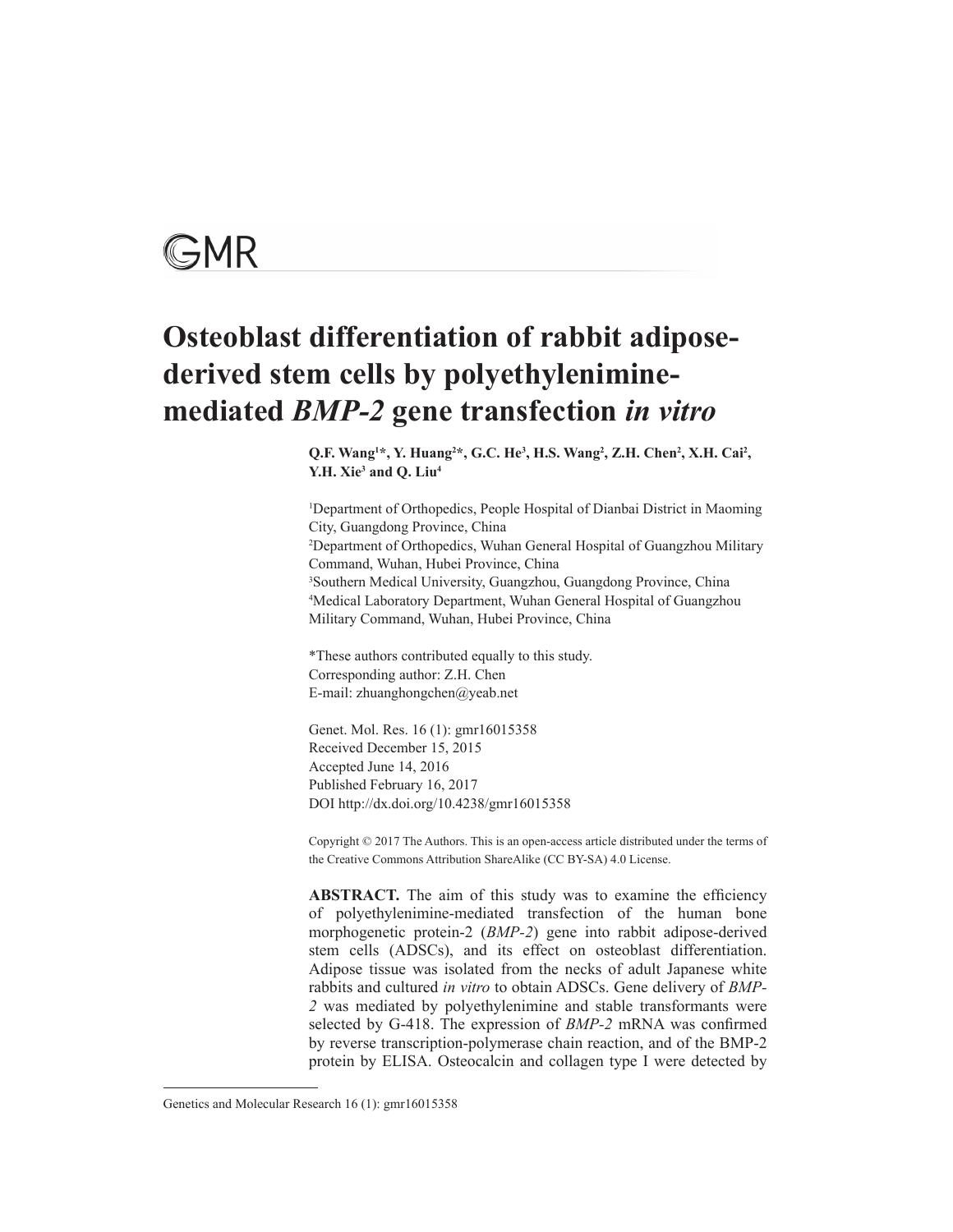western blot and by an alkaline phosphatase kit. Alizarin red S stain was also utilized to examine osteogenesis. The non-transfected group was considered as a control. In this study, we successfully derived ADSCs from rabbit adipose tissue. Through passages 3-6, the expression of CD29 and CD44 gradually increased, whereas the expression of CD34 and CD45 gradually decreased. Both mRNA and protein expression of BMP-2 were confirmed following polyethylenimine-mediated *BMP-2* gene delivery. In addition, the expression of alkaline phosphatase, osteocalcin, and collagen type I was found to be upregulated and alizarin red S staining was positive in transfected ADSCs, indicating BMP-2-induced osteogenesis. Therefore, this study determined that polyethylenimine was able to mediate *BMP-2* gene delivery and induce osteogenic differentiation of ADSCs.

**Key words:** BMP-2; Polyethylenimine; Adipose-derived stem cells; Gene delivery

# **INTRODUCTION**

The use of adult stem cells has been an active research topic in regenerative medicine. By far the most studied adult stem cells have been bone marrow mesenchymal stem cells (BMSCs). However, several shortcomings limit the usage of BMSCs in patients, such as the difficulty of stem cell extractions, the limited availability of donors, and the issue of aging in stem cells. In seeking alternative sources of stem cells, studies have found that cells extracted from fatty tissues are also pluripotent, and therefore have called these cells adipose-derived stem cells (ADSCs) (Zuk et al., 2001). Compared to BMSCs, ADSCs are more abundant, and can be easily extracted from a variety of sources in a less invasive manner, therefore making ADSCs ideal candidates for tissue engineering.

Bone morphogenetic proteins (BMPs) belong to the transforming growth factor  $\beta$ superfamily. Studies have shown that BMPs could induce osteogenesis in non-bone tissues, thus playing important roles in bone development and regeneration. The BMP family comprises at least 20 members. Among them, BMP-2 is considered to be the most active, capable of upregulating osteopontin expression and in itself sufficient to induce osteogenic differentiation (Riley et al., 1996).

The key to gene transfection is to choose the appropriate carrier for effective gene delivery into the designated tissues. Commercially available gene carriers (or vectors) include viral and non-viral vectors. Due to the concerns in cost and safety, viral vectors are of limited use in clinical applications. On the other hand, in recent years, non-viral vectors have been increasingly used in gene therapy with high degrees of efficiency and safety, low cost, and ease of large scale production. Of these, polyethylenimine (PEI), a new polymeric cationic gene vector, has gained increasing attention. However, there have been no reports demonstrating the effective mediation of *BMP-2* gene delivery into ADSCs using PEI. Thus, in the present study, we examined the transfection efficiency of PEI-mediated *BMP-2* into rabbit ADSCs, and assessed its effect on ADSC osteogenic differentiation. The results of this study might provide vital experimental data to further our understanding of bone regeneration.

Genetics and Molecular Research 16 (1): gmr16015358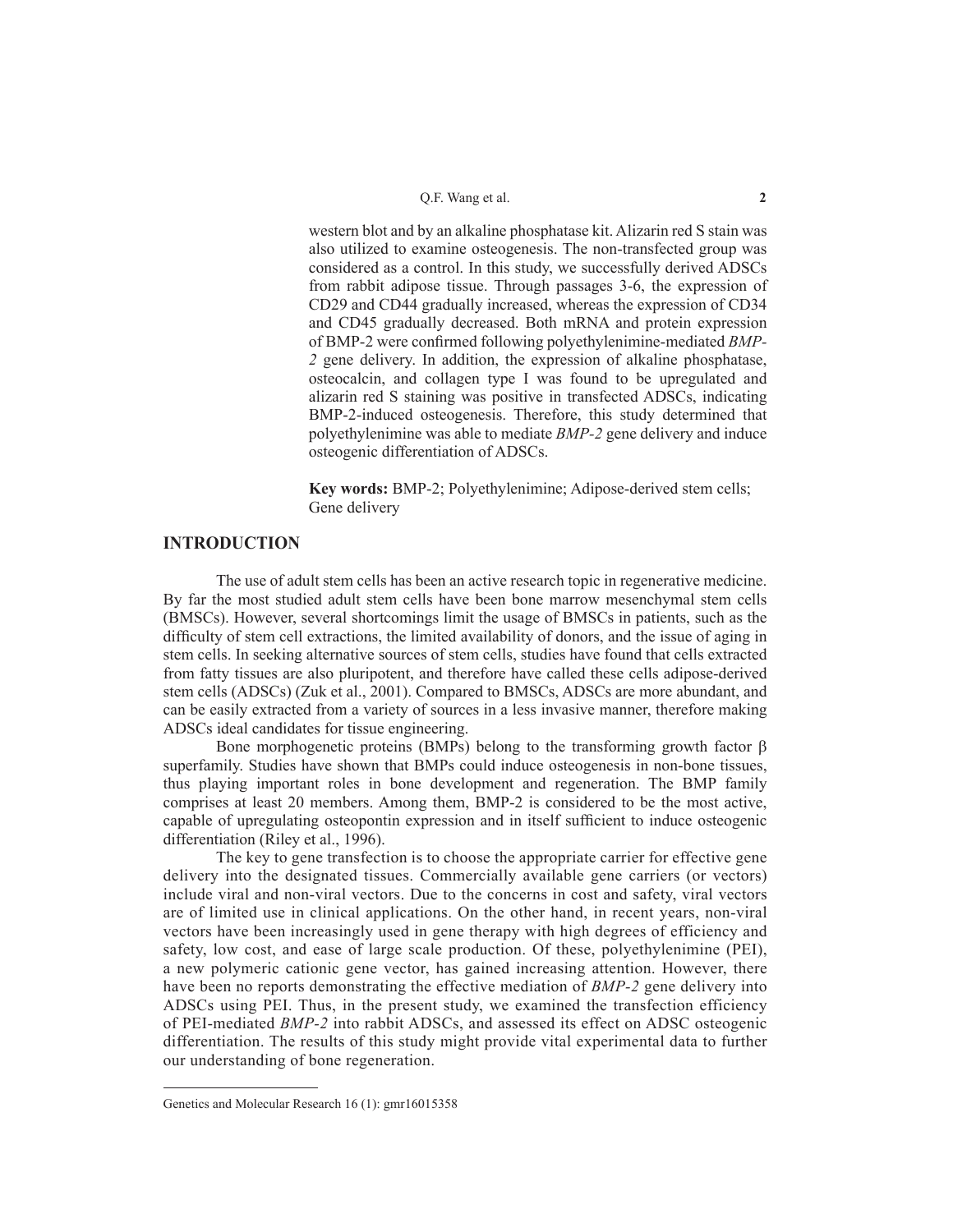# **MATERIAL AND METHODS**

#### **Material**

PEI (13 kDa) was obtained from Sigma Aldrich (St. Louis, MO, USA). A green fluorescent protein expression plasmid (pEGFP-N1) was purchased from Clontech (Palo Alto, CA, USA). The Lipofectamine<sup>TM</sup> 2000 transfection kit was from Invitrogen (Carlsbad, CA, USA). The plasmid extraction kit was from Qiagen (Valencia, CA, USA). *Escherichia coli* strain DH5 $\alpha$  was purchased from Shanghai ShiDai Biological Technology Co. (Shanghai, China). The cell culture medium Dulbecco's modified Eagle medium (DMEM) was from Hyclone (Logan, UT, USA), and fetal bovine serum (FBS) was from Gibco (Gaithersburg, MD, USA). CD29, CD34, CD44, and CD45 fluorescent antibodies were purchased from Cahag Laboratories (San Francisco, CA, USA). The alkaline phosphatase (ALP) quantitative detection kit was from Sigma Aldrich, and the RNA extraction kit and one-step reverse transcriptionpolymerase chain reaction (RT-PCR) kit were from Qiagen. The western blotting detection kit was purchased from Beijing Zhongshan Biotechnology Company (Beijing, China). Finally, the identification of eukaryotic expression plasmid pEGFP-N1-BMP-2 and PCR primers was synthesized by Guangzhou SaiYa Biotechnology Co., Ltd. (Guangzhou, China).

# **ADSC isolation, culture, and characterization**

Adult Japanese white rabbits were anesthetized, followed by routine skin preparation and disinfection. A 5-cm cut was made in their side, and an approximately 10 g fat specimen was extracted. The fat pad was immediately placed on a Petri dish and rinsed several times with phosphate-buffered saline (PBS) to remove visible small blood vessels, capsules, and red blood cells. The adipose tissue was then minced into pieces, and added to 2 volumes of 0.1% type I collagenase for digestion and placed on an oscillation shaker at  $37^{\circ}$ C for 60 min. An equal volume of culture medium containing 10% FBS was then added to stop digestion. The sample was then passed through a 200-M filter, and centrifuged for 5 min at 1000 rpm. The supernatant was removed and the tissue was resuspended and subsequently cultured in an incubator with  $5\%$  CO<sub>2</sub> at  $37^{\circ}$ C. The culture medium was initially changed after the first 2 days, then once every 3 days. Cell morphology and growth were observed under an inverted microscope.

Flow cytometry was used to detect the ADSC surface markers. ADSCs were collected at passages 3 and 6, washed once by PBS, then put into five Eppendorf tubes at a concentration of  $1 \times 1010$  cells /L. Four tubes were incubated with 20  $\mu$ L fluorescence-labeled monoclonal anti-rabbit antibody (CD29, CD34, CD44, or CD45 with dilution of 1:200 for all) for 30 min, and then cells were fixed with 10% paraformaldehyde (PFA).

## *BMP-2* **transfection**

## *Grouping*

Cells were grouped into study cohorts as follows: group A was transfected with pEGFP-N1-BMP-2; group B was transfected with pEGFP-N1; and group C was not transfected. Each group contained 10 samples.

Genetics and Molecular Research 16 (1): gmr16015358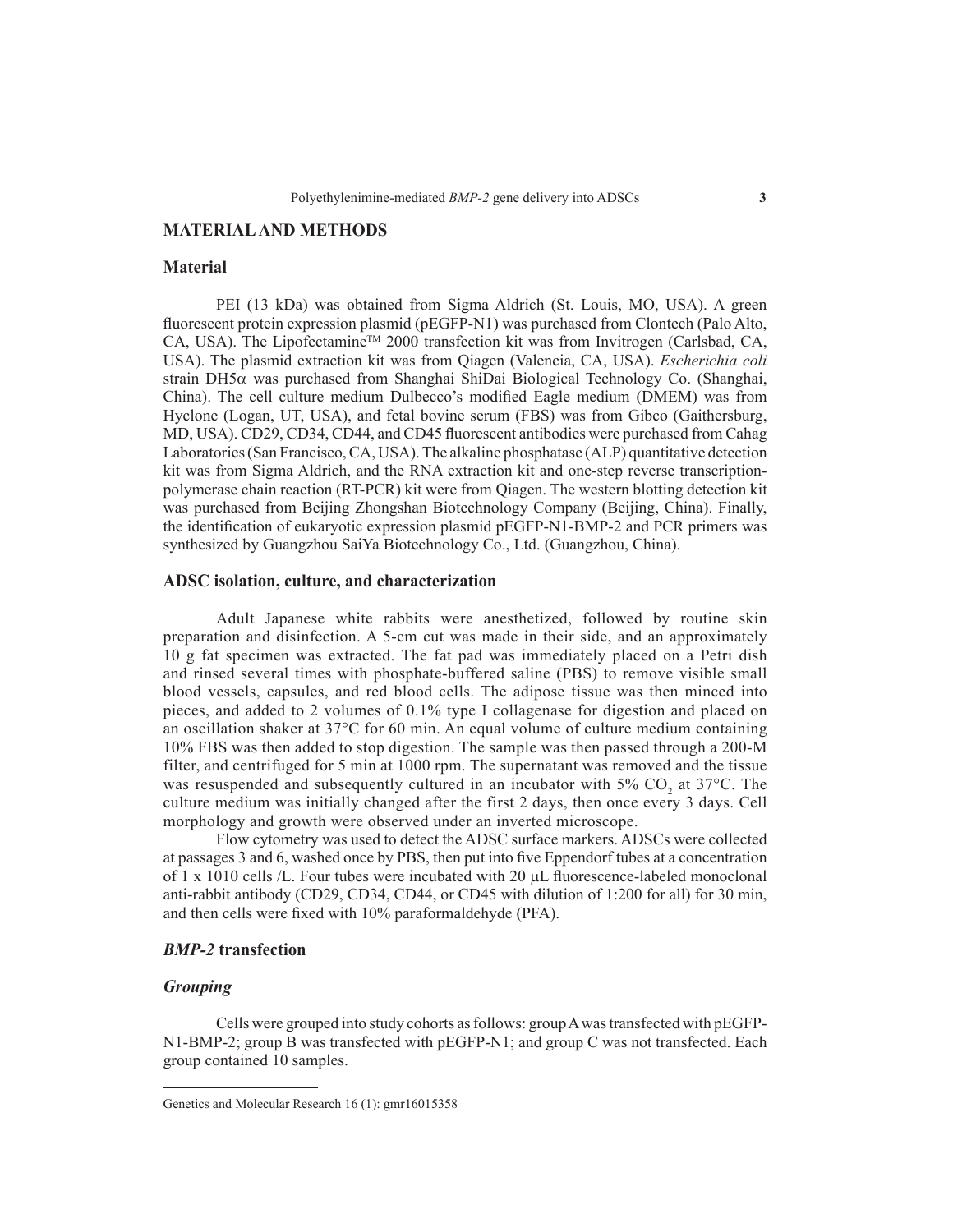Q.F. Wang et al. **4**

## *Transfection and selection*

After three passages, ADSCs were seeded onto 24-well plates at a density of 2 x 104 cells per well for 24 h. Cells were washed briefly with PBS before transfection. pEGFP-N1-BMP-2 and pEGFP-N1 plasmids  $(1 \mu g)$  were diluted in 50  $\mu$ L serum-free antibioticsfree medium, and mixed with equal volumes of PEI prepared in PEI/DNA nano-complex with a preset N/P value according to manufacturer instruction. The complex was then added into each well and incubated for 4 h. The medium was aspirated and ADSCs were washed briefly by PBS, followed by addition of new medium containing 10% FBS. The ADSCs were cultured for another 48 h, followed by immunohistochemistry and fluorescent imaging. For cell selection, DMEM containing  $G-418$  (400  $\mu\text{g/mL}$ ) and 15% FBS was introduced onto the 24-well plates and cells were cultured and passaged for 2 weeks. Surviving cells were further selected with DMEM containing  $200 \mu g/mL$  G-418 and 5% FBS for another 4 weeks.

## **Detection of BMP-2 after transfection**

## *RT-PCR for detection of BMP-2 mRNA*

After G-418 selection, total mRNA was extracted from cultured ADSCs using TRIzol (Invitrogen) according to instructions. RNA reverse transcription reaction was performed sequentially adding the following reagents: RNA solution  $8 \mu L$ , Oligo (dT), ribonuclease inhibitor 0.5 µL, 5X first-strand buffer 4 µL, ribonuclease inhibitor 0.5 µL, dNTP mix 2 µL, 0.1% DEPC-treated water 2  $\mu$ L, MMLV Reverse Transcriptase 1  $\mu$ L. The reaction conditions were 37<sup>o</sup>C for 60 min; 90<sup>o</sup>C for 5 min; cooled immediately on ice for 5 min. The product was set at -20°C. For PCR analysis the following reagents were added sequentially: template cDNA 10  $\mu$ L, 10X buffer 4  $\mu$ L, MgCl<sub>2</sub> 3  $\mu$ L, dNTP 0.6  $\mu$ L, BMP-2 (Primer1 upstream) 1.2  $\mu$ L, BMP-2 (Primer2 downstream)  $1.2 \mu L$ ,  $\beta$ -actin1 (upstream)  $0.4 \mu L$ ,  $\beta$ -actin2 (downstream)  $0.4 \mu L$  $\mu$ L, Taq DNA polymerase 1  $\mu$ L, DEPC water (0.1%) 28.7  $\mu$ L. The reaction conditions were pre-denaturation at 94°C for 3 min; denaturation at 94°C for 40 s, annealing at 57°C for 45 s, extension at 72°C for 1 min, in a total of 30 cycling; and a last cycle extended at 72°C for 7 min. After the end of the reaction, the product was saved at  $4^{\circ}$ C and analyzed by 1% agarose gel electrophoresis. *BMP-2* primers were: 5'-GCC CTT TTC CTC TGG CTG AT-3' and 5'- TTG ACC AAC GTC TGA ACA ATG G-3'.

## *ELISA for detection of BMP-2 protein*

The cells in groups A, B, and C were digested and seeded onto 24-well plates. Five wells were used for each group and medium was changed every 3 days. The samples were collected at 3, 7, 14, and 21 days, and then analyzed by ELISA kits according to manufacturer protocol to determine the expression BMP-2.

## **Osteogenic differentiation of ADSCs after transfection**

## *ALP detection*

For transfected and non-transfected ADSCs, cells were seeded onto 24-well plates at

Genetics and Molecular Research 16 (1): gmr16015358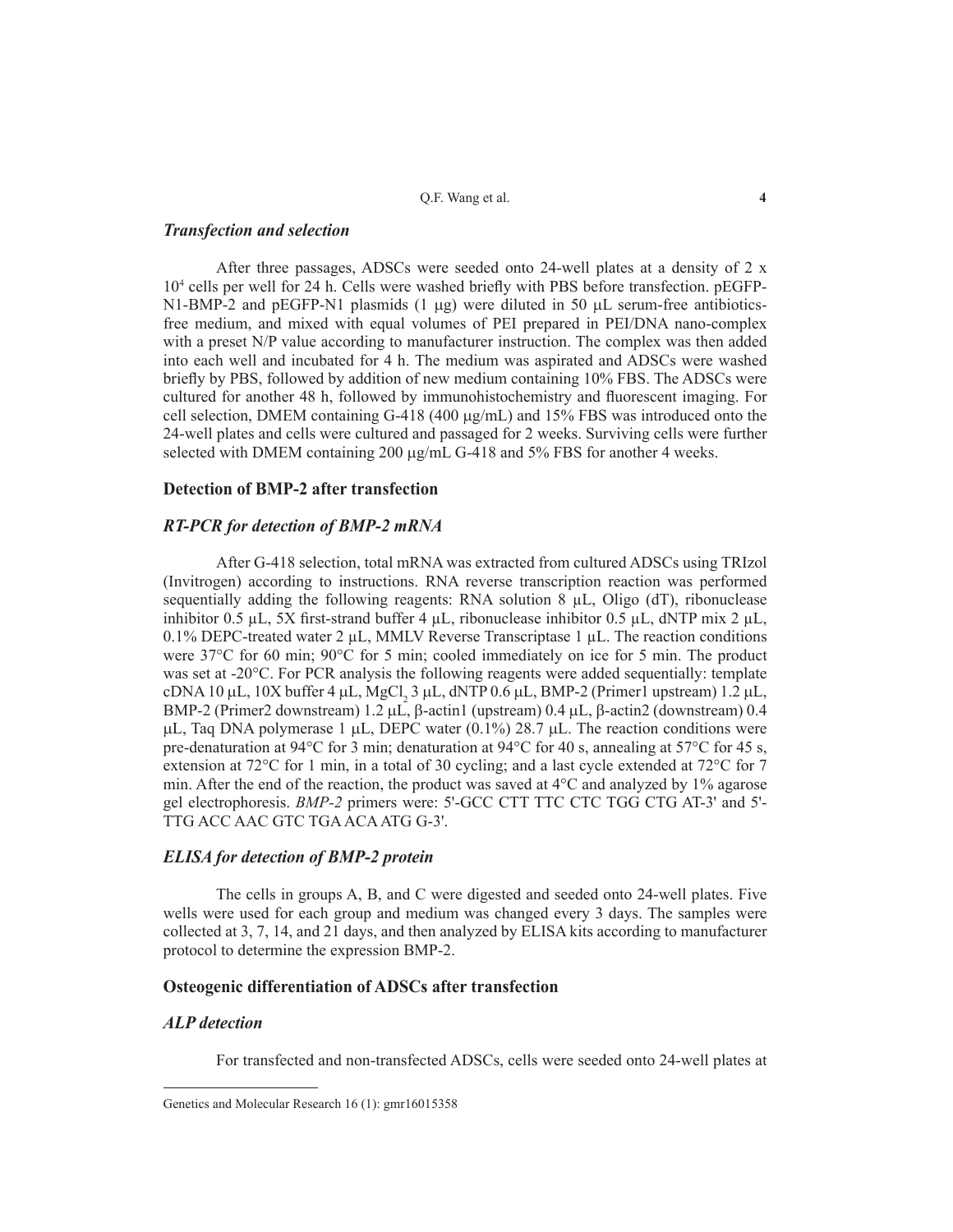the concentration of  $1 \times 10^6$  cells per well. Cells were collected and prepared with sonication at 3, 5, 7, 10, 14, and 21 days after transfection. ALP detection was performed according to manufacturer instruction.

## *Osteocalcin (OC) and collagen (type I) detection*

Western blot analysis was used to detect OC and type I collagen. ADSCs were collected 7 or 14 days after culture from stable transfections of plasmid pEGFP-N1-BMP-2 (group A), or without transfection (group C). The protein lysates were resolved by sodium dodecyl sulfate-polyacrylamide gel electrophoresis, and transferred to nitrocellulose membranes (HybondTM-P; Amersham Biosciences, Munich, Germany). Membranes were blocked with 0.2% Tween 20 and 5% non-fat dry milk in PBS. The lysates were then incubated with primary antibodies (1:200) for 2 h at room temperature followed by 3 washes with PBS. A horseradish peroxidase-labeled secondary antibody was then added and incubated for 1 h at room temperature followed by 3 washes with PBS and detected by X-ray film. The results were repeated three times and  $\beta$ -actin was used as internal control.

## **Alizarin red S stain**

ADSCs were analyzed for calcified calcium nodule alizarin red S staining after 21 days in culture. Briefly, cells were washed with 3X PBS and fixed with 10% PFA, followed by two washes of phosphate buffer. Subsequently, 0.1% alizarin Red-Tris-HCl, pH 8.3, dye was added to the sample for 30 min at 37°C, followed by examination by light microscopy.

#### **Statistical analysis**

Data were calculated from experiments performed in triplicate and reported as means ± SD. Comparisons were made using either the Student *t*-test or one-way ANOVA *post hoc*  tests. Statistical significance was determined at  $P \le 0.05$ .

# **RESULTS**

# **Characteristics of ADSCs**

Flow cytometric analysis showed that after 3 to 6 passages, CD29 and CD44 were upregulated in ADSCs (Table 1). After passage 3 or 6, the percentages of CD29-positive cells were 92.15 or 95.47%, and the percentages of CD44-positive cells were 91.78 or 96.03%, respectively. Conversely, CD34 and CD45 were downregulated in ACSCs (Table 2). The percentages of CD34-positive cells were 4.46% after 3 passages and 1.03% after 6 passages. The percentages of CD45-positive cells were 5.67% after 3 passages and 0.89% after 6 passages. Upregulation of CD29 and CD44, and downregulation of CD34 and CD45 were more marked in late passages (Figure 1).

## **Expression of** *BMP-2* **mRNA after transfection**

After G-418 selection, transfected ADSCs were analyzed by RT-PCR to determine

Genetics and Molecular Research 16 (1): gmr16015358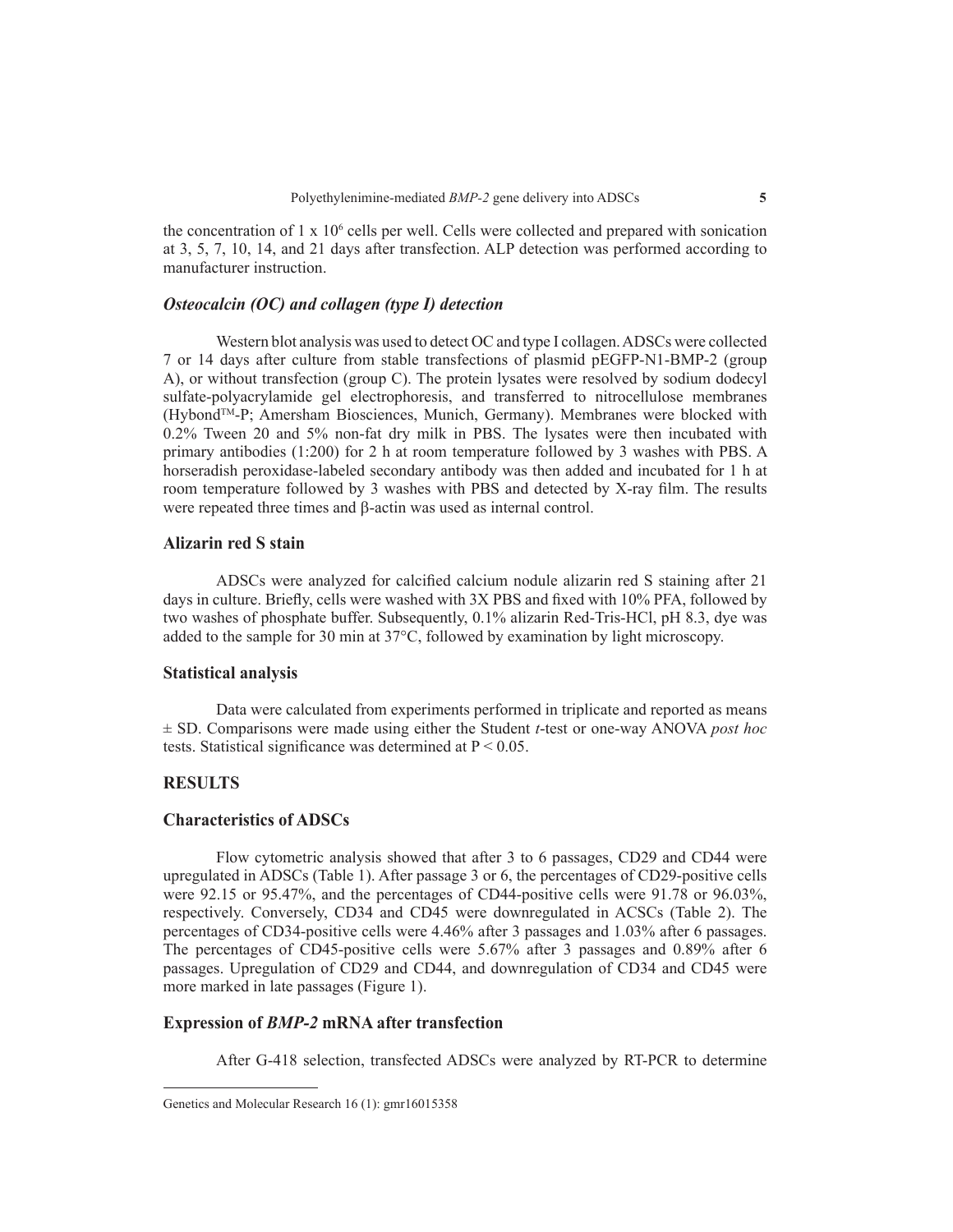the expression of exogenous *BMP-2*. The results showed that *BMP-2* mRNA was expressed in the cells transfected with pEGFP-N1-BMP-2 (group A), but not in the cells transfected with pEGFP-N1 (group B) or in the cells without transfection (group C) (Figure 2).

| <b>Table 1.</b> Characteristics of adipose-derived stem cells after three or six passages $(\%)$ (means $\pm$ SD). |                  |                  |                 |                 |  |  |  |
|--------------------------------------------------------------------------------------------------------------------|------------------|------------------|-----------------|-----------------|--|--|--|
| Passage #                                                                                                          | Antibodies       |                  |                 |                 |  |  |  |
|                                                                                                                    | CD29             | CD44             | CD34            | CD45            |  |  |  |
|                                                                                                                    | $92.15 \pm 3.07$ | $91.78 \pm 3.14$ | $446 \pm 101$   | $5.67 \pm 1.09$ |  |  |  |
|                                                                                                                    | $9523 \pm 412$   | $96.03 \pm 4.06$ | $1.03 \pm 0.23$ | $0.89 \pm 0.04$ |  |  |  |

**Table 2.** The adipose-derived stem cells activities of adipose-derived stem cells in each group measured at different times ( $\overrightarrow{U}/L$ , N = 10, means  $\pm$  SD).

| Groups     | davs             | 10 davs          | 14 davs          | 21 days          |
|------------|------------------|------------------|------------------|------------------|
|            | $39.60 \pm 1.80$ | $52.71 \pm 3.44$ | $9514 \pm 286$   | $51.65 \pm 3.21$ |
|            | $20.23 \pm 2.34$ | $29.53 \pm 2.62$ | $50.11 \pm 2.59$ | $48.47 \pm 3.03$ |
| $\sqrt{ }$ | $19.35 \pm 1.62$ | $26.69 \pm 3.26$ | $48.43 \pm 2.60$ | $47.73 \pm 2.59$ |

Group **A:** transfected with pEGFP-N1-BMP-2; Group **B:** transfected with pEGFP-N1; and Group **C:** not transfected.



**Figure 1.** Flow cytometric analysis of adipose-derived stem cells after three passages. **A.** CD34; **B.** CD45; **C.** CD29; **D.** CD44.



**Figure 2.** Electropherogram of reverse transcription-polymerase chain reaction showing the expression of *BMP-2* mRNA. *Lane A*, transfected with pEGFP-N1-BMP-2; *lane B*, transfected with pEGFP-N1; *lane C*, not transfected.

Genetics and Molecular Research 16 (1): gmr16015358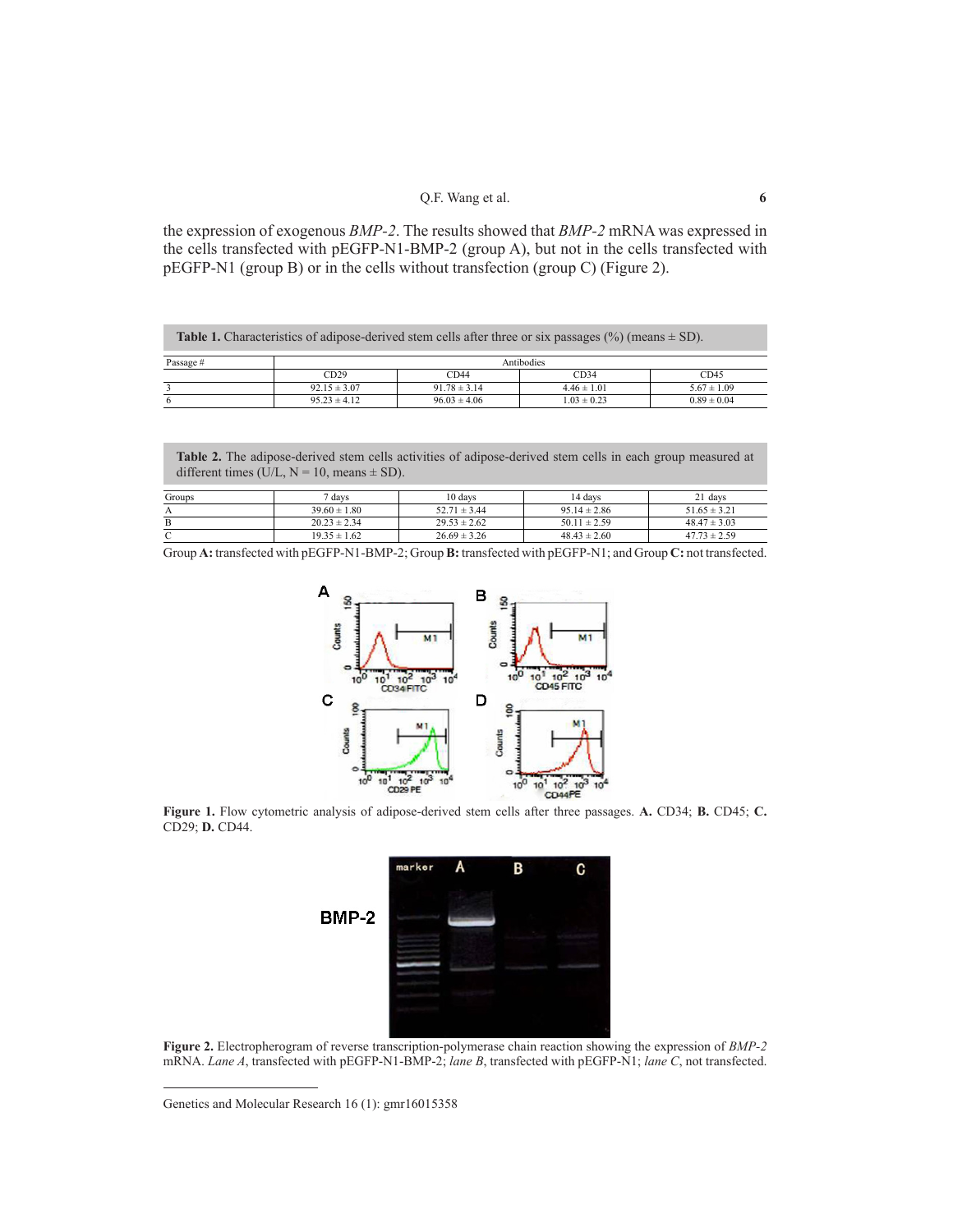# **Expression of BMP-2 protein after transfection**

The levels of secreted BMP-2 proteins in the different groups after 3, 7, 14, and 21 days following transfection are shown in Figure 3. At each time point, the amount of BMP-2 protein in group A was significantly higher than the amounts in groups B or C ( $P < 0.05$ ), and the difference of BMP-2 protein levels was not statistically significant between groups B and  $C (P > 0.05)$ . In group A, the BMP-2 protein expression level at one specific time point was not different than the expression levels at other times ( $P > 0.05$ ). The results suggested that BMP-2 transfection by the plasmid pEGFP-N1-BMP-2 was very stable.



**Figure 3.** Levels of BMP-2 protein expressed by adipose-derived stem cells in each group measured at different times by ELISA. **A.** Transfected with pEGFP-N1-BMP-2; **B.** transfected with pEGFP-N1; **C.** not transfected. \*P < 0.05.

## **Osteogenic differentiation in ADSCs after BMP-2 transfection**

#### *ALP detection*

After 3, 5, 7, 10, 14 or 21 days following transfection, ALP tests were performed. The results showed that ALP levels started to increase after 7 days following transfection. The ALP content peaked at approximately 14 days after transfection, then decreased gradually. In contrast, ALP activity remained high in the non-transfected group (Figure 4). The ALP activity in group A was significantly higher than that in groups B or C ( $P < 0.05$ ). The results suggested that transfected cells secreted BMP-2, which induced differentiation of ADSCs towards osteoblasts.



**Figure 4.** Adipose-derived stem cells (ALP) activities of adipose-derived stem cells in each group measured at different times (U/L). **A.** Transfected with pEGFP-N1-BMP-2; **B.** transfected with pEGFP-N1; **C.** not transfected. \*P < 0.05.

Genetics and Molecular Research 16 (1): gmr16015358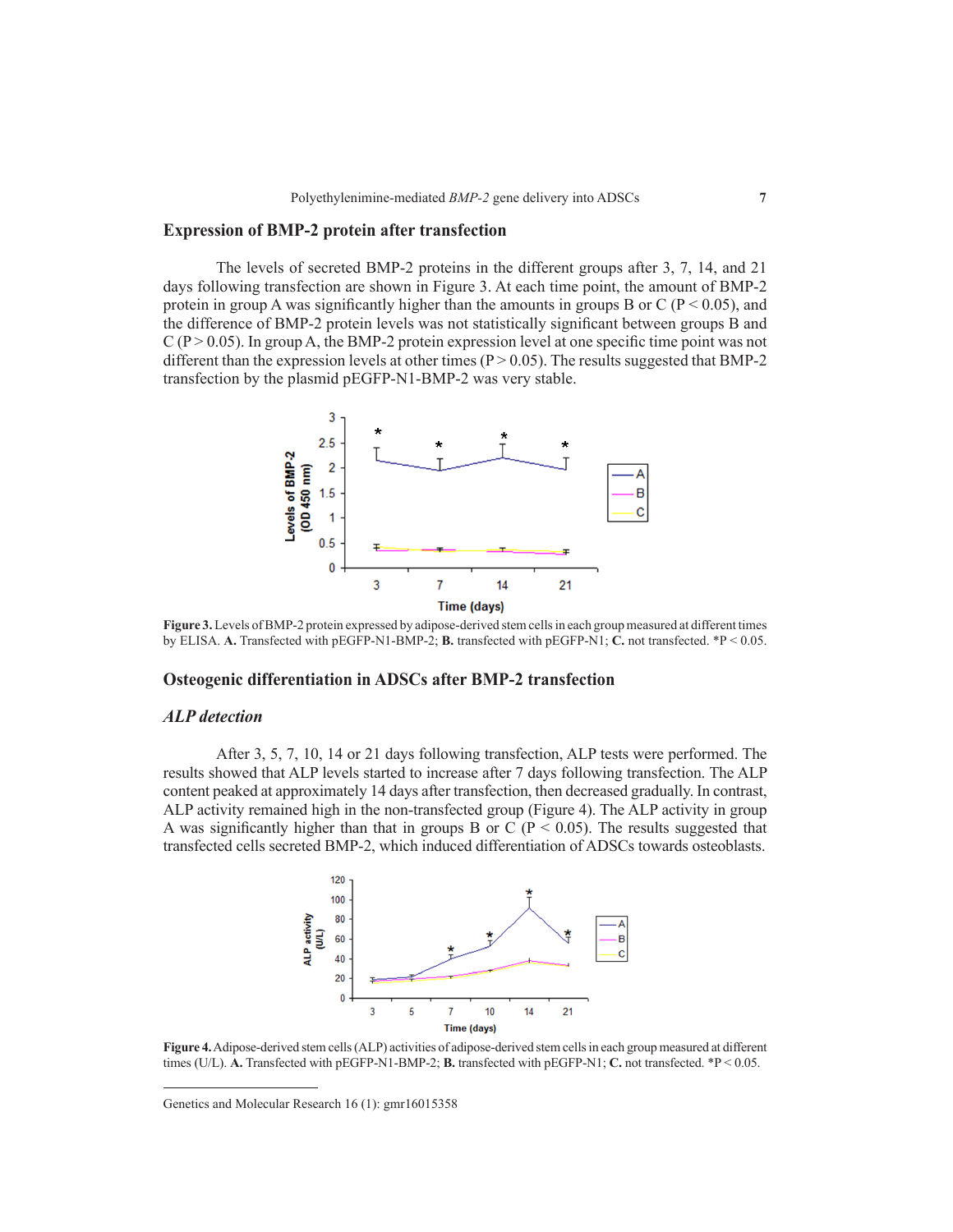## *OC and type I collagen expression*

After 7 and 14 days following transfection, western blot analysis showed that group A ADSCs secreted marked amounts of OC and type I collagen than did the non-transfected group C cells (Figure 5). The results suggested that transfected ADSCs differentiated into osteoblasts.



**Figure 5.** Western blot of osteocalcin (OC) and type I collagen. **A.** Transfected with pEGFP-N1-BMP-2; **B.** not transfected.

# *Alizarin red S staining*

After 21 days following transfections, ADSCs in group A were positively stained by alizarin red S staining, whereas ADSCs in groups B and C were negative for alizarin red S staining (Figure 6). The results indicated that BMP-2 transfection induced osteogenesis in ADSCs.



**Figure 6.** Alizarin red S staining 21 days after transfection. **A.** Not transfected; **B.** transfected with pEGFP-N1; **C.** transfected with pEGFP-N1-BMP-2.

## **DISCUSSION**

Current clinical methods for orthopedic therapies include the use of autologous bone, allografts with free vascularized bone, heterologous bone, and bone grafts. However, none of these therapies is perfect. The dramatic developments in tissue engineering have brought new hope to patients with bone defects, as the implantation of bio-complexes combining stem cells capable of osteogenesis with biologic scaffoldings has the potential to induce bone regrowth and regeneration.

Tissue engineering has three elements (Xu et al., 2002; Zhang et al., 2009): seed cells, transcription factors, and scaffolding. The selection of seed cells is critical for the success of bone transplantation, and the primary choice has been BMSCs. However, there are drawbacks associated with the clinical usage of BMSCs, such as insufficient sources, difficulties in cell extraction, low survival rates, and immune-rejection in the patients. Since 2001, ADSCs have begun to be used as seed cells in tissue-engineering protocols (Zuk et al., 2001). ADSCs are readily available and pluripotent, and can be easily and stably transfected with genes of interest

Genetics and Molecular Research 16 (1): gmr16015358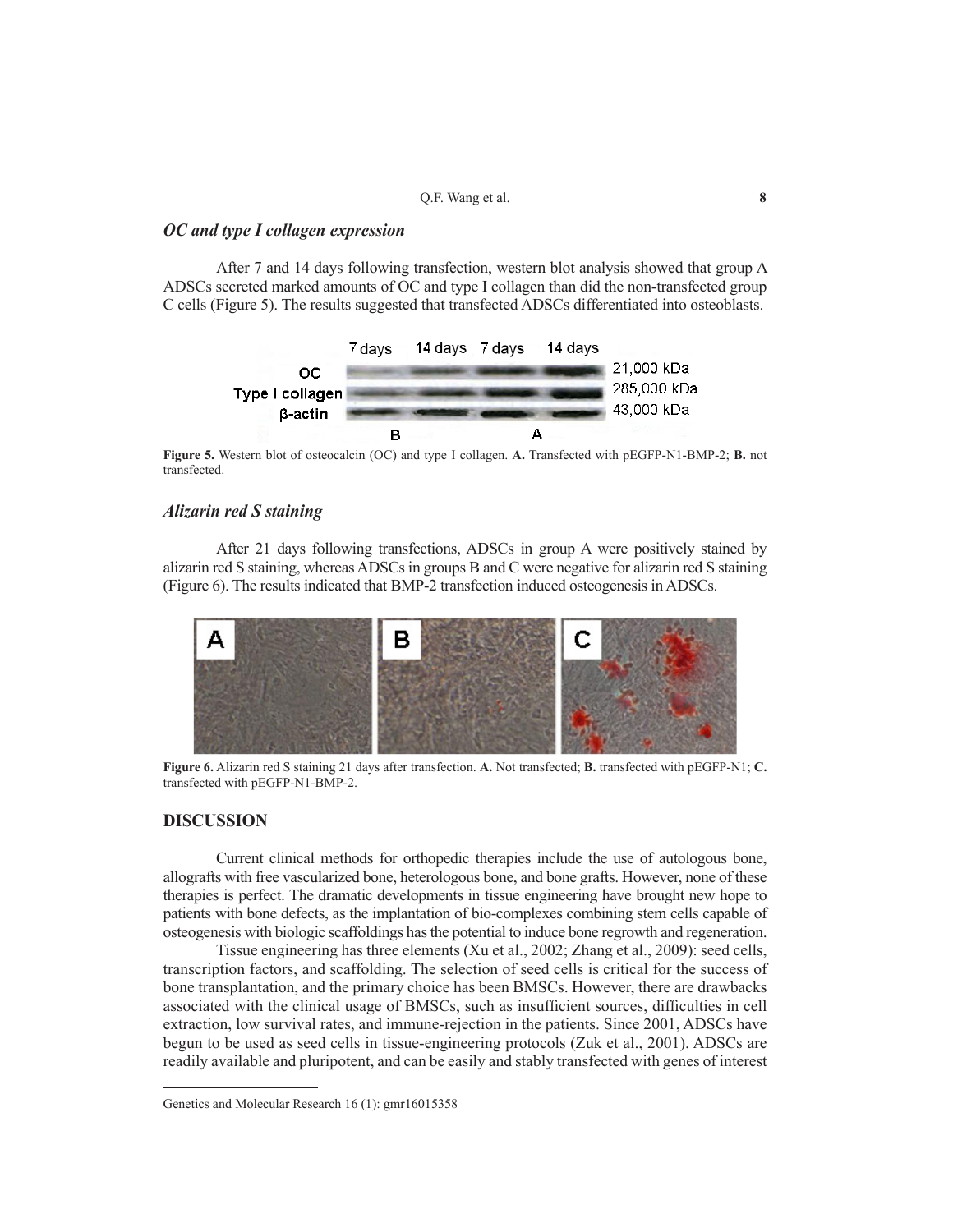with little subsequent immune-rejection (Fischer et al., 2009). Our previous studies examined the mechanisms of ADSC differentiation, and successfully demonstrated the isolation of pluripotent ADSCs from fatty tissues (Li et al., 2007; Wang et al., 2012).

Transcription factors are important for inducing differentiation in stem cells. BMPs are members of the transforming growth  $\beta$  superfamily and consist of over 20 isoforms (Wozney et al., 1988). Among these, BMP-2 is especially potent, and is known to induce complete osteogenic differentiation of stem cells. The recombinant product, rBMP-2, is to date the only compound approved by the U.S. Food and Drug Administration for clinical trials for bone defects. However, there are many disadvantages associated with the application of inducible rBMP-2, such as non-specificity, rapid degradation, availability, and costs (Tsuchida et al., 2003), limiting its full potential for clinical application. One method proposed to overcome those drawbacks is to introduce endogenous *BMP-2* through gene transfection (Li et al., 2007).

There are several common gene transfection methods: physical (calcium phosphate coprecipitation, electroporation transfection), chemical (non-viral vector-mediated transfection), and biological (virus-mediated transfection). A commonly used gene transfection vector is adenovirus, which has a high transfection efficiency. However, it is non-specific and leads to high immune reaction in patient tissues (Levy et al., 1998; Winn et al., 2000). Recently, safe and easy-to-produce cationic polymer nanoparticles have been developed as non-viral vectors. Of these, PEI has substantial potential to be used clinically. Previous studies on PEI-mediated cytotoxicity and gene transfection efficiency showed that the application of PEI (13 kDa, high branching) on ADSCs induced minimal cytotoxicity but achieved considerable transfection efficiency (Wang et al., 2013).

There are several methods to evaluate the osteogenic differentiation of stem cells, including cell ALP activity, type I collagen and OC expression, and calcium nodule formation (Owen et al., 1990; Komori et al., 1997). In the present study, we investigated whether PEI could mediate delivery of the *BMP-2* gene into ADSCs and assessed the osteogenic differentiation of transfected cells. The results demonstrated that PEI successfully induced BMP-2 expression in ADSCs, and that the expression of BMP-2 could last as long as 3 weeks. After 7 to 14 days, ALP activity, type I collagen synthesis, and OC secretion were enhanced, indicating a high efficiency of PEI-mediated *BMP-2* transfection and subsequent osteogenic differentiation in ADSCs.

Taken together, PEI-mediated *BMP-2* gene transfection was shown to be highly efficient and induced osteo-differentiation in ADSCs. Further studies will be required to further our understanding of the exact mechanisms of PEI-mediated gene transfection into ADSCs.

## **Conflicts of interest**

The authors declare no conflict of interest.

# **REFERENCES**

- Fischer LJ, McIlhenny S, Tulenko T, Golesorkhi N, et al. (2009). Endothelial differentiation of adipose-derived stem cells: effects of endothelial cell growth supplement and shear force. *J. Surg. Res.* 152: 157-166. http://dx.doi.org/10.1016/j. jss.2008.06.029
- Komori T, Yagi H, Nomura S, Yamaguchi A, et al. (1997). Targeted disruption of Cbfa1 results in a complete lack of bone formation owing to maturational arrest of osteoblasts. *Cell* 89: 755-764. http://dx.doi.org/10.1016/S0092- 8674(00)80258-5

Genetics and Molecular Research 16 (1): gmr16015358